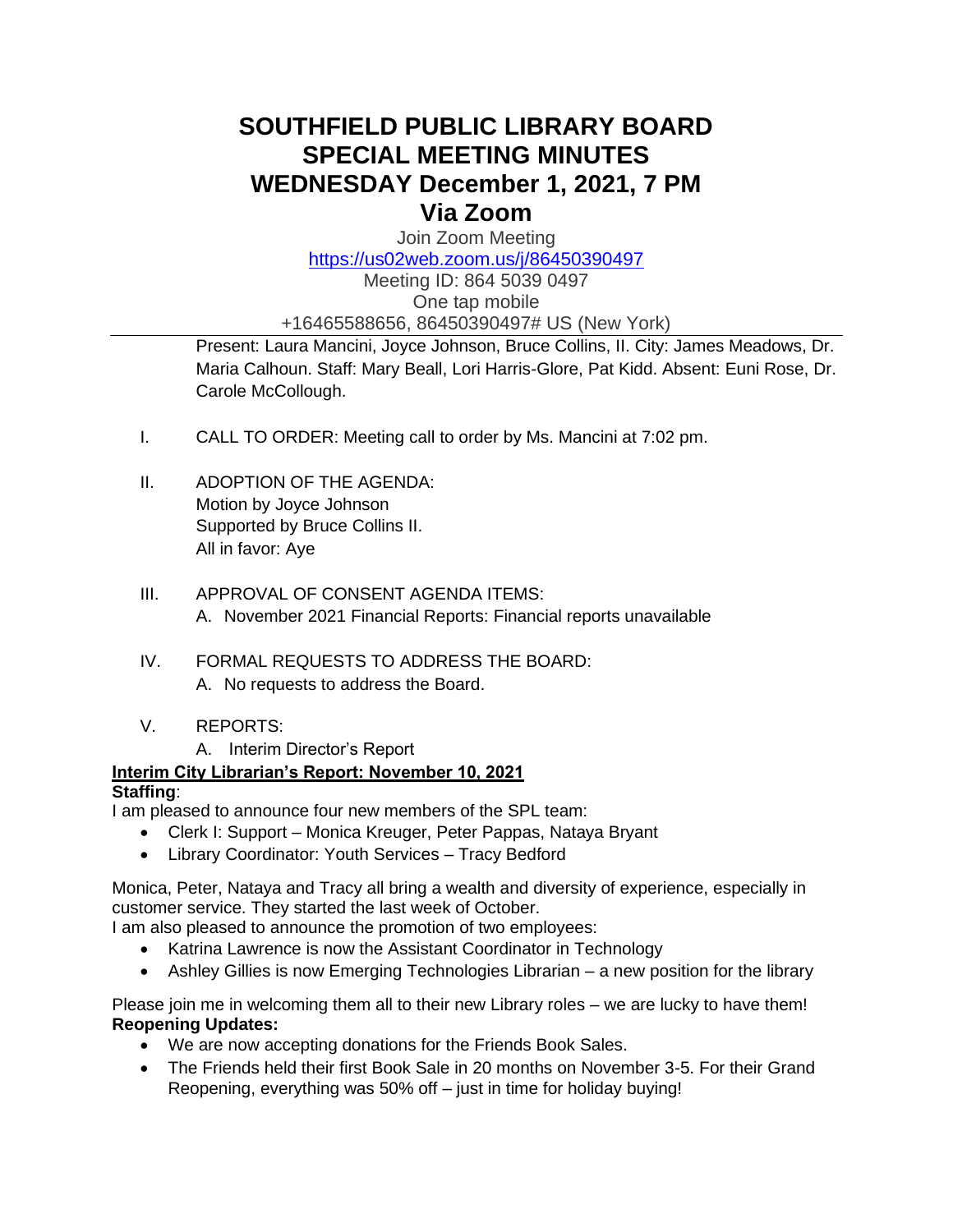- The Friends also held their second indoors Jazz and Blues concert with advance registration only – and it completely sold out!
- The last library service that is still on hold is use of the study rooms, due to their small space, reduced air circulation, and difficulty cleaning between uses. The team is looking at reconfiguring our study room procedures to reopen this resource safely.

#### **Programming:**

Finished a month of Halloween programs and activities: Spooky Snacks, Scary Movies, paint a Pumpkin, Worry Monster Take and Make, and Championship of Chills Writing Contest.

Due to low registration for Zoom story times, the Youth department shifted to offering two brand new programs:

- Stories and Strollers: outdoor walking/reading program for babies and caregivers. Storytime Kits To Go: Storytime can be anywhere you go with these new kits created by Southfield Public Library Youth Librarians. Each Kit will include a themed booklist with titles for babies, toddlers, and preschoolers.
- VI. CLOSED SESSION: Mary Beall, Interim City Librarian Review Review of City Librarian position conducted by Library Board/HR.

#### VII. BUSINESS

- A. City Librarian Position Update:
- B. Library Services Update:

Library Management has been evaluating the expansion of library hours to include staying open until 9 pm. Statistics show low attendance for visitors in the evenings. Ms. Beall is determining scheduling and how to promote services to increase traffic into the library.

Library Board: Library should focus on expanding/restoring Saturday hours. There is not enough traffic or demand to expand evening hours.

Mary Beall, Interim Director: Proposes the library keeps current hours of Monday & Wednesday 11-8 pm. Tuesday, Thursday, and Friday hours of 11-5 pm and Sunday from 1-5 pm. Staff will begin extensive promoting of library services and programs to increase library traffic. Beginning in January the library will begin to offer more in person programming for adult and youth.

C. Program Update: SPL Divisional Reports

#### From Outreach:

The Friends are back in the swing of things and had a busy day at the reopened Bookshelf and are accepting donations again.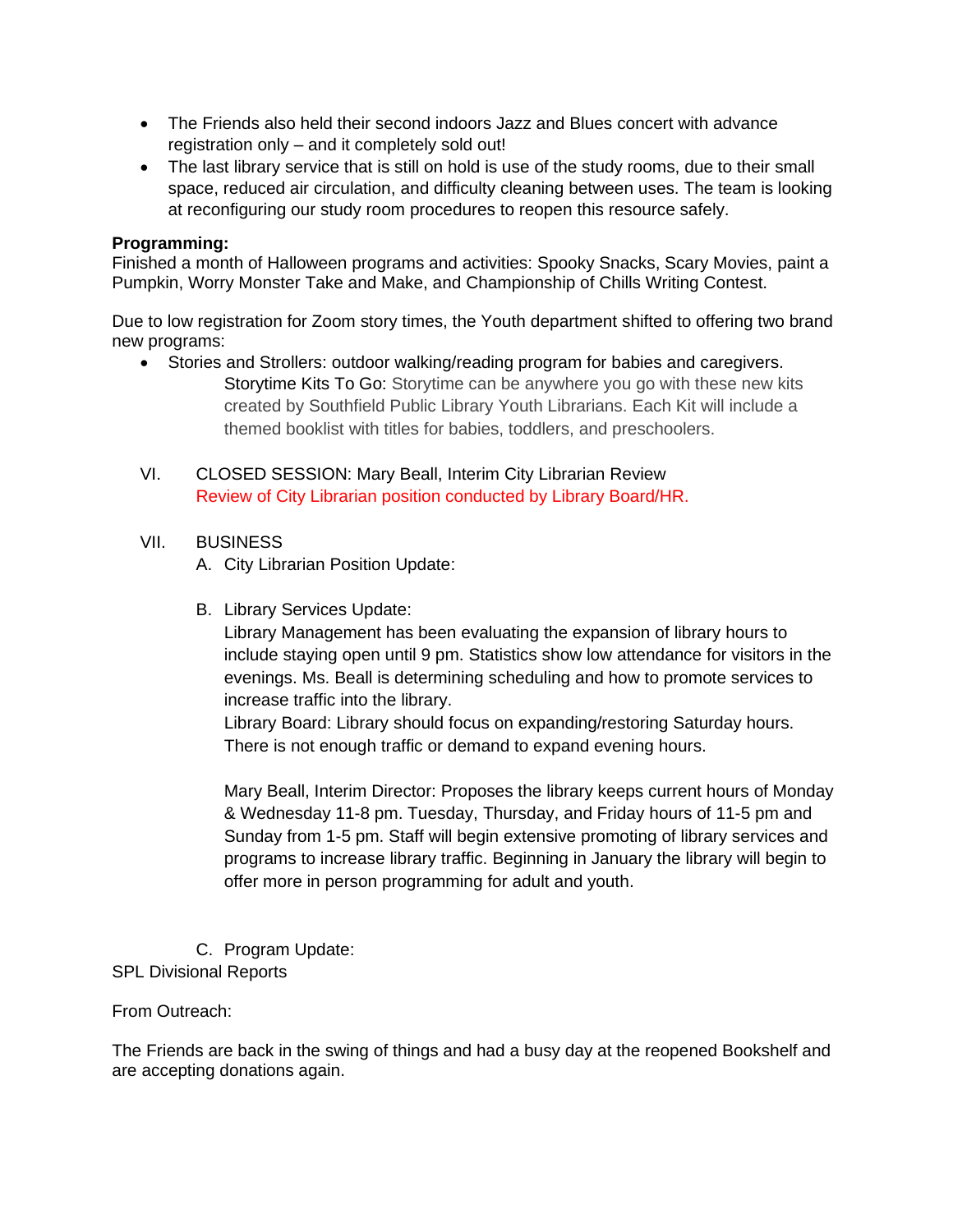We have added Maureen McDonald to our staff, and she is helping us get the word out to the community of our services. Her other job is a freelance journalist.

Our programming is back and this month we have had programs with Parks and Rec (Book & Boo), Maximize Your Medicare, Fall Food Fridays, Spooky Movies, Pen in Hand Calligraphy program, Book Chat and more!

As an FYI to the board the Friends are raising the admission price to the Jazz and Blues concert starting in January to \$7 regular admission and \$5 Friends admission.

Thanks, Kelly

From Support:

My three new Clerk I's have started. Nataya Bryant, Monica Krueger and Peter Pappas are all doing very well adjusting to all the training and the library.

Peter previously worked at Starbucks and has experience being a library board member @ Royal Oak Public Library.

Nataya comes from being an Assistant in a media center in the Clarkston school district.

Monica was a bartender @ the Beverly Hills Grill.

All come to us with a wealth of patron service experience, and we are glad to have them join the library!

Thanks,

Technology Division Highlights:

- Replaced all public desk computers
- Replaced all Coordinator and Administration computers with laptop docking stations
- Demo of Reference Chat service underway
- Obtaining quotes for Chromebooks to lend to patrons
- Configuring Raspberry Pis for patron use
- Upgrading public computers to Windows 10
- Rolling out CrowdStrike for improved malware and virus protection
- Starting feasibility study for implementing a Makerspace
- Starting to construct Internet of Things for circulating collection

Youth Services Update:

New Youth Services Coordinator Tracy Bedford has received many requests and interests for school visits. Youth is reviewing more avenues to increase attendance to story time and other youth programming.